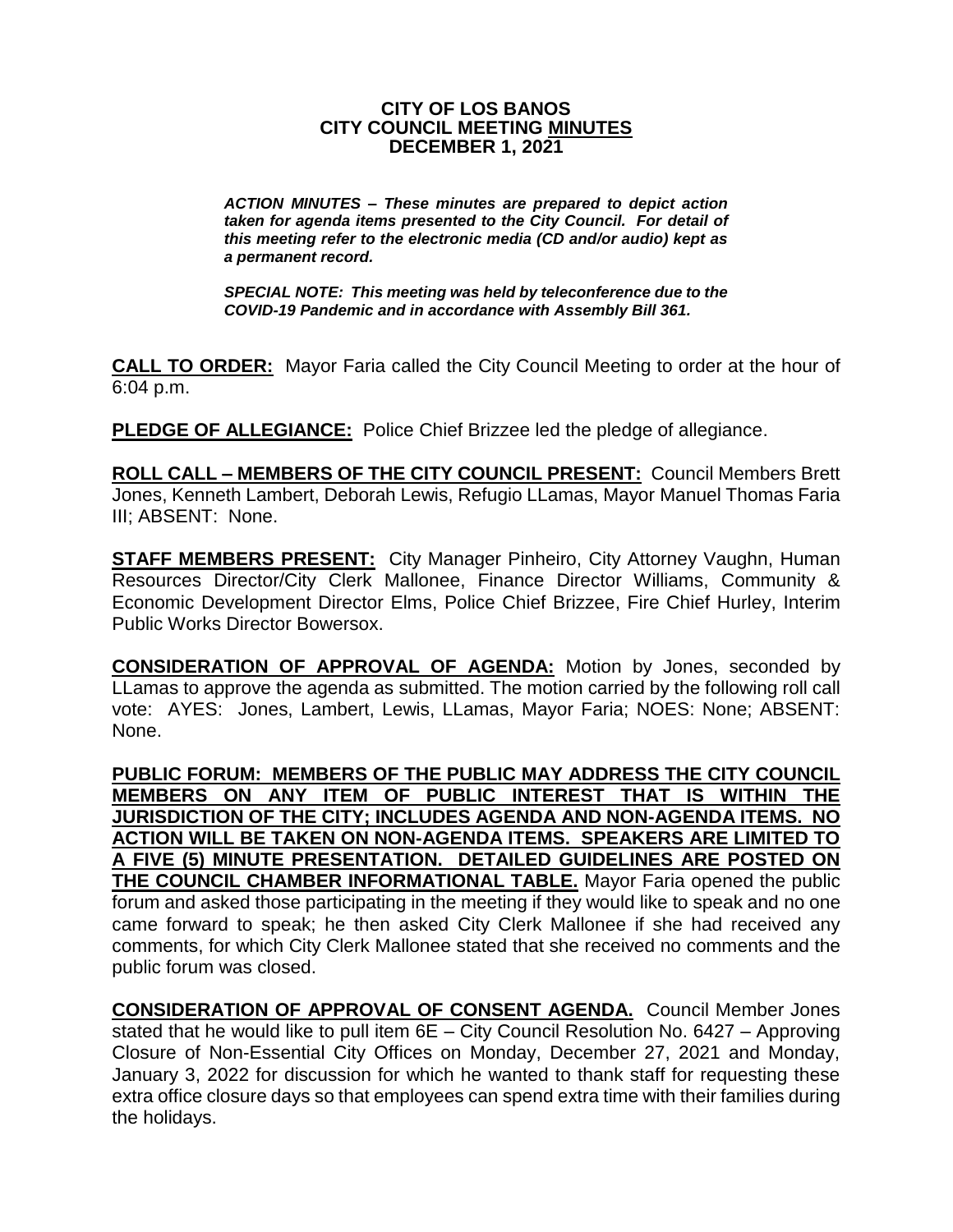Motion by Jones, seconded by LLamas to approve the consent agenda as follows: Check Register for #229818 – #230021 in the Amount of \$526,068.01; Minutes for the November 10, 2021 Special City Council Meeting; City Council Resolution No. 6425 – Authorizing the Release of Unclaimed Checks Pursuant to California Government Code Section 50055 to the City of Los Banos; City Council Resolution No. 6426 – Amending the Fiscal Year 2021-2022 Budget by Increasing Appropriations in the General Fund for Maintenance Building and Structures in the Amount of \$28,000 for the Replacement of Flooring at the Miler & Lux Facility; City Council Resolution No. 6427 – Approving Closure of Non-Essential City Offices on Monday, December 27, 2021 and Monday, January 3, 2022; City Council Resolution No. 6428 – Reauthorizing Remote Teleconference Meetings of the Legislative Bodies of the City of Los Banos Pursuant to the Provisions of AB 361. The motion carried by the following roll call vote: AYES: Jones, Lambert, Lewis, LLamas, Mayor Faria; NOES: None; ABSENT: None.

**CONSIDERATION OF APPROVAL OF CITY COUNCIL RESOLUTION NO. 6429 – AUTHORIZING AWARD OF DESIGN-BUILD CONSTRUCTION CONTRACT FOR CITY OF LOS BANOS POLICE STATION FACILITY PROJECT TO SWINERTON BUILDERS IN THE AMOUNT OF \$22,333,609.00 WITH A CONTINGENCY OF \$274,367.00.** Interim Public Works Director and Police Chief Brizzee presented the staff report, which included a PowerPoint presentation.

There was Council Member and staff discussion regarding thanking staff for working so hard on getting this far with the New Police Station, how excited they all are about the new building and the architectural design is right on edge in its style and graphics for our City, happy for our Police Department and City. Police Chief Brizzee thanked the City Council and community for all their support, this is a very exciting time for all of us at the Police Department, couldn't have been done without the support of the community through Measure P, hoping to break ground in May 2022.

Motion by Lewis, seconded by Lambert to adopt City Council Resolution No. 6429 – Authorizing Award of Design-Build Construction Contract for City of Los Banos Police Station Facility Project to Swinerton Builders in the Amount of \$22,333,609.00 with a Contingency of \$274,367.00. The motion carried by the following roll call vote: AYES: Jones, Lambert, Lewis, LLamas, Mayor Faria; NOES: None; ABSENT: None.

### **CONSIDERATION OF FOURTH OF JULY CELEBRATION SPECIAL EVENT FEE WAIVER.** Council Member Lambert stated that he has been advised by the City Attorney that he has a disqualifying conflict of interest on this agenda item and I will be excusing myself from the meeting and signing off.

Community & Economic Development Director Elms presented the staff report.

There was Council Member and staff discussion regarding how this is a great event and well attended, which of the requested items to be waived are the same of the Christmas Parade, what fees they will still have to pay; will they pay for the use of tables and chairs, based on this request look at the current policy and bring it up to date to make it more fair and equitable, maybe put in a pot of money to be shared by events, how these events could get costly for us and the need to treat each group the same, this event was attended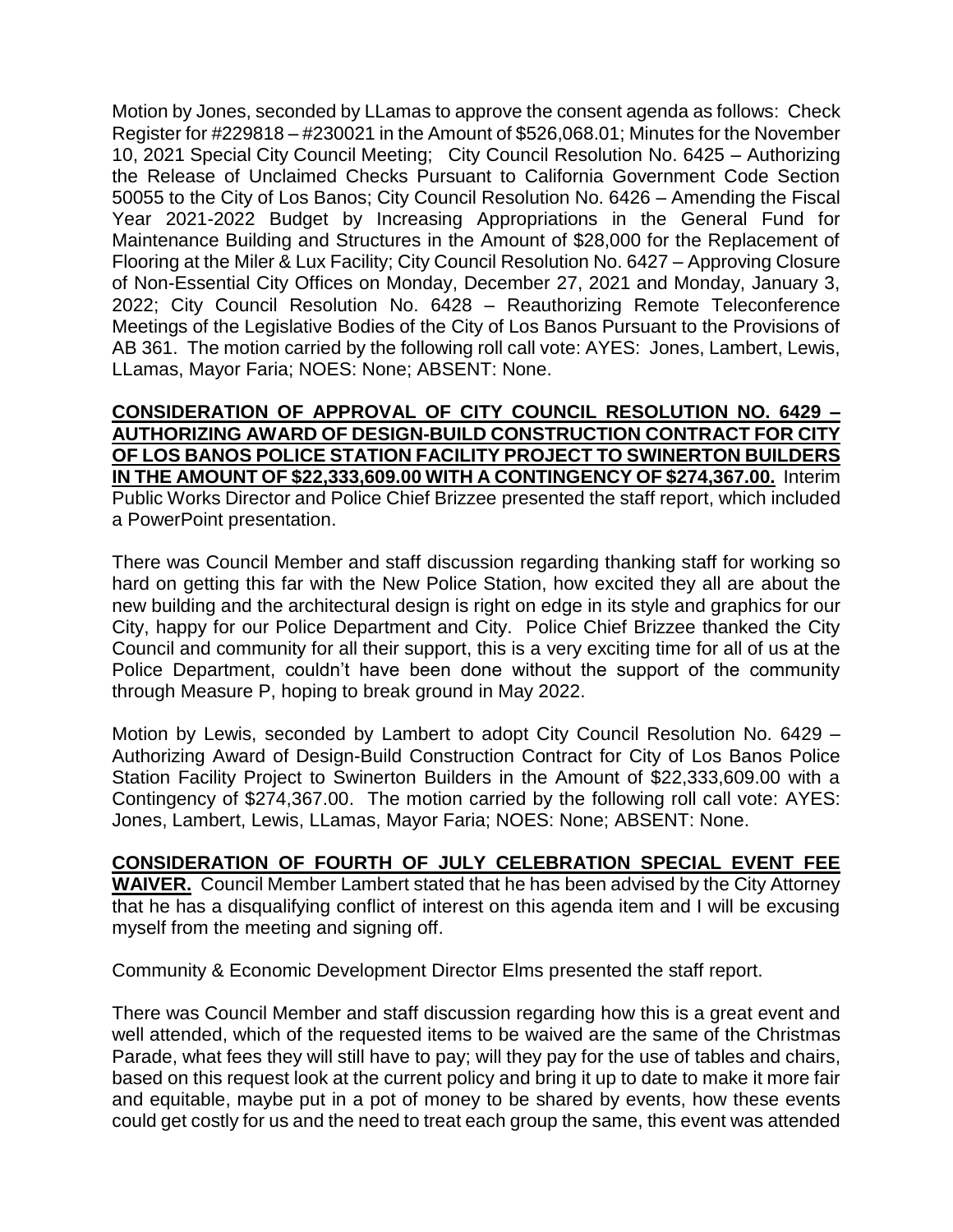by a lot more folks even more than anticipated, the need for events like this and the need to support more types of events like this, getting more revenue for these types of events, how there is a multifaceted benefit to these events, have staff bring us back information with numbers to consider at the next meeting and would like to see these organizations continue forward, how we need to mindful of tax payers dollars and equitable to everyone, concern that this organization is planning this event under the current rules and not change the rules now while they are applying for this waiver and how under the current rules the cost of permit fees have to be paid as well as the firework fees and rental fees.

Motion by Lewis, seconded by LLamas to continue this item to December 15, 2021. The motion carried by the following roll call vote: AYES: Jones, Lambert, Lewis, LLamas, Mayor Faria; NOES: None; ABSENT: None.

Council Member Lambert rejoined the City Council Meeting.

**PENINSULA CLEAN ENERGY (PCE) PRESENTATION & UPDATE.** Community & Economic Development Director Elms presented the staff report and introduced Jan Pepper, CEO of Peninsula Clear energy who provided an update on the outreach and launch process for the City of Los Banos, which included a PowerPoint presentation.

There was Council Member and staff discussion regarding the 3% that is reverted back to PG&E, if PCE has determined the number of people to be enrolled in Los Banos for it to work and continue services with Los Banos, is there a number that would make it not viable to provide services to Los Banos, helping customers with the change-over of equipment to qualify for grant funding, if there are income eligible programs or for anyone, what happens to the solar equipment at the end of the life, research showing some horrible situations with the labor arrangements, how the City could decide to not do business with PCE and there is a clause that the City would be penalized if we left before a certain time and if that were to happen there are incurred costs and reimbursements, and what happens if you do not get the return on investment you were planning for.

Informational item only, no action taken.

**ADVISEMENT OF PUBLIC NOTICES (ONE REPORT).** Community & Economic Development Director Elms stated that there will be a public hearing at the Planning Commission Meeting on December 8, 2021 to consider a Mitigated Negative Declaration for the AMG Industrial Annexation and Pre-Zone and associated Pre-Annexation Development Agreement, the proposed project is located on the southwest corner of Overland Avenue and Johnson Road, 28.5 acres, APN 081-110-007.

**CITY MANAGER REPORT.** City Manager Pinheiro spoke regarding the new ARCO grand opening yesterday and congratulated the Todd family, thanked the Chamber of Commerce on the excellent job of putting together the grand opening and how he enjoys going to those events as he gets to see people he hasn't seen in years, the upcoming Grocery Outlet Grand Opening event, Berkshire Realty Grand Opening event, Downtown Christmas lighting ceremony, Christmas parade, and Breakfast with Santa.